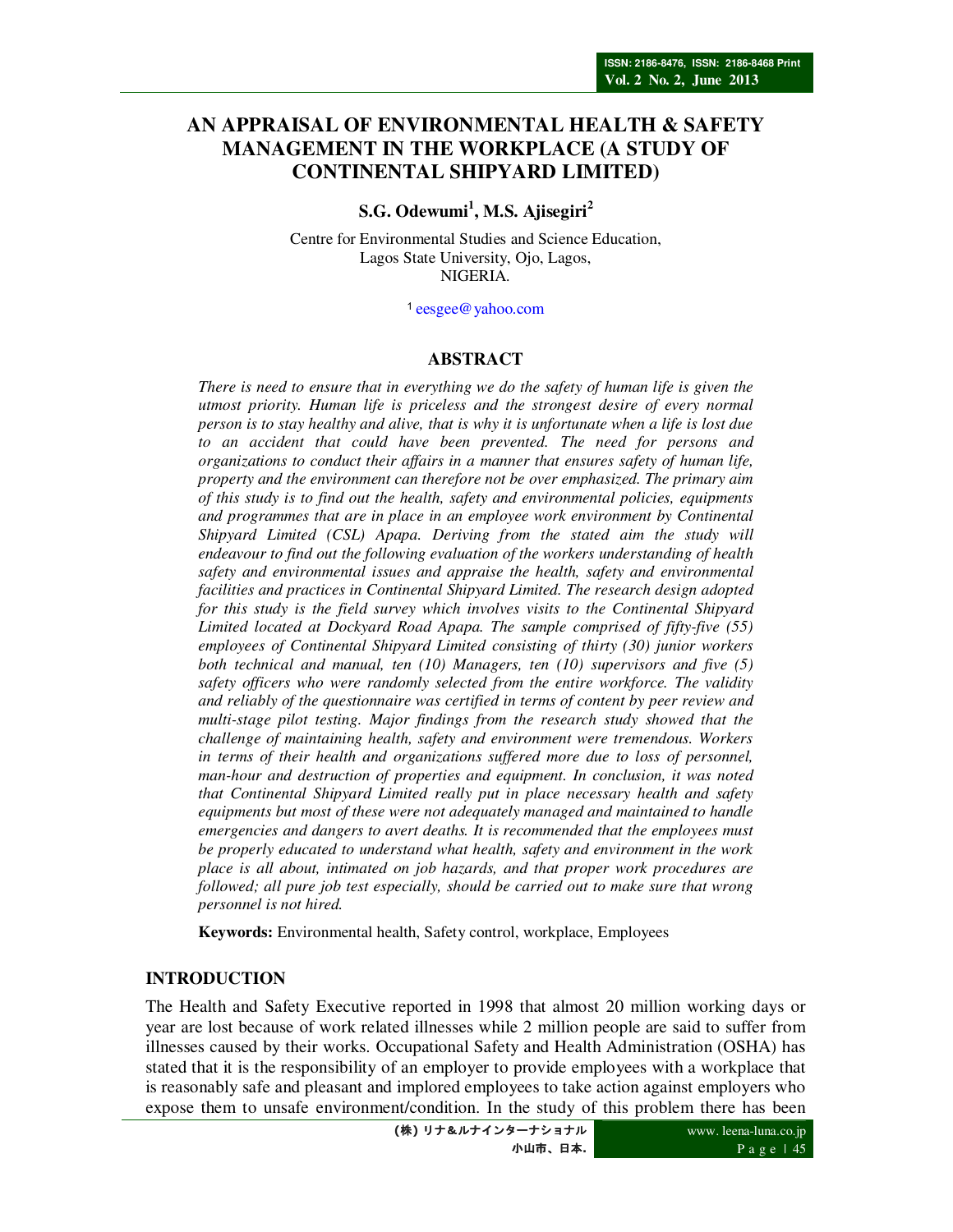need to look into the poor implementation or non-implementation of Environmental Policies by companies with respect to the level of risk and hazards that are inherent in today's modem work place, the evaluation of the effectiveness of the company safety programs and the checklist put in place for the execution and implementation to avoid accident, note near misses, prevent sicknesses and have a work safe environment.

It has been noted that most companies operates work in an unsafe environment and expose their workers to hazards that could have otherwise been prevented. Workers have witnessed amputation of hands from work gadgets and trapping of workers inside heavy equipments, buildings underground and water, destruction of lives and properties by fire and sickness of all kinds resulting from bio accumulation and inhaling of chemicals, pollutants and particles of various degrees by workers who most of the time are not introduced to Personal Protective Equipment (PPE). Pep talks are not given, on the job hazards procedures of a new job or a change job routine. Accident investigations are not carried out properly to prevent future occurrence or accident like safety inspection checklist, fire prevention checklist, routine and job hazard analysis which are processes used in identifying potential hazards on any given job in order to protect people, assets and the environment while the job is being executed. Because of technological changes in the workplace, inherent hazards and consequences of pollution, it has become necessary that workers are educated on the importance of protecting themselves at work and ensuring that they work in a safe environment to avoid bioaccumulation, accident and sudden death.

## **PURPOSE OF THE STUDY**

The primary aim of this study is to find out the health and safety policies, equipments and programmes that are put in place for an employee safe work environment by Continental Shipyard Limited (CSL) Apapa Lagos against the hazards arising from their operations. Deriving from the stated aim the study will endeavor to find out the following objectives:

- a) Evaluation of the workers understanding of the Health and Safety issues in Continental Shipyard Limited (CSL)
- b) Appraise Health and Safety facilities and practices in Continental Shipyard Limited (CSL).
- c) Evaluate the workers understanding of the of Health and Safety issues a right in the work place.
- d) Appraise Health Safety & Environment materials and practices of Continental Shipyard Limited (CSL).

## **RESEARCH QUESTIONS**

- 1. What are the HSE policies of continental shipyard Limited and how are they carried out?
- 2. What arc the health hazards experienced by workers in Continental Shipyard Limited.
- 3. Are the safety signs put in place at the Continental Shipyard Limited and the Personal Protective Equipment (PPE) being used?
- 4. Are there qualified supervisors in Continental Shipyard Limited?
- 5. What are the responsibilities of employee concerning safety?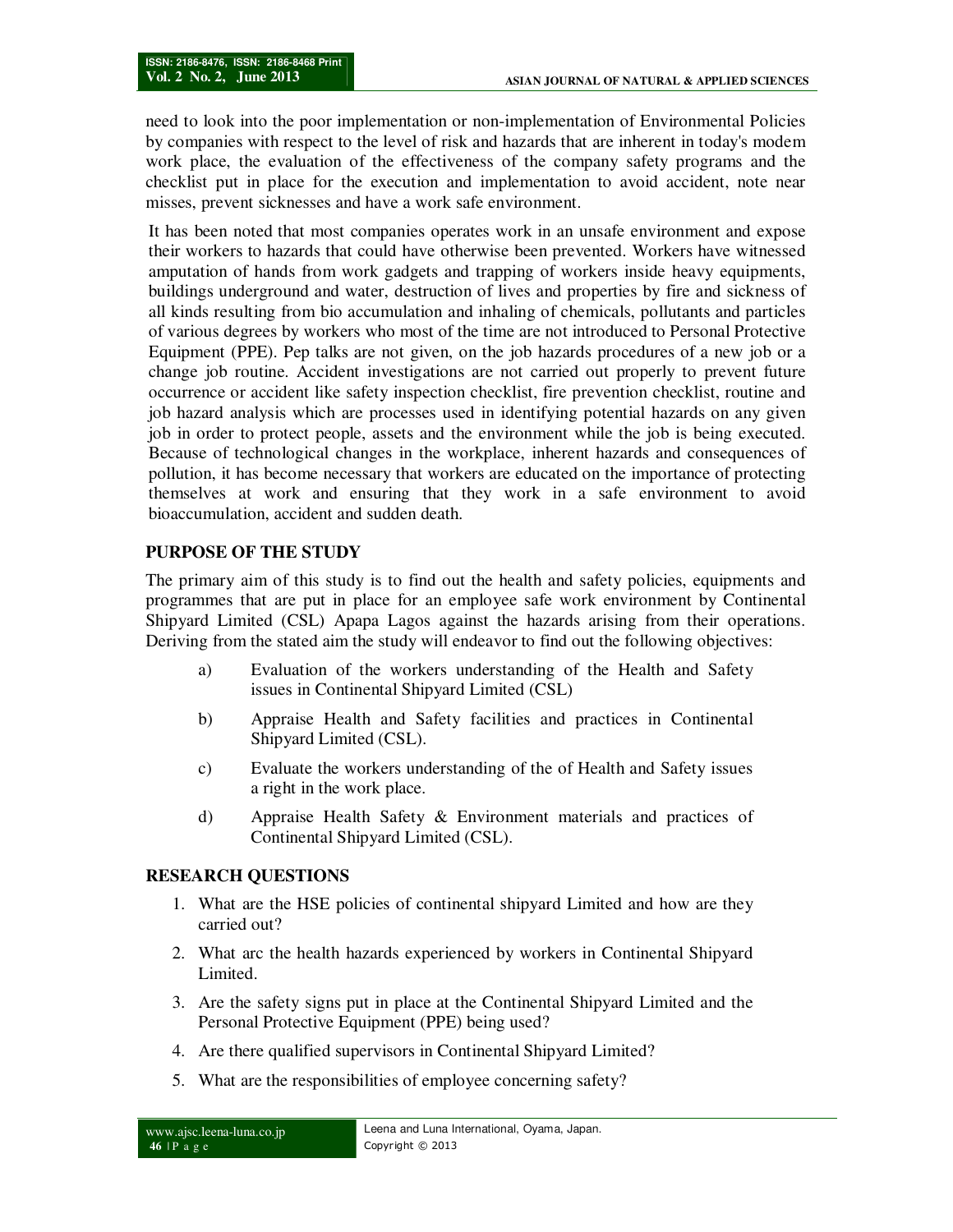- 6. What are the responsibilities of management concerning safety?
- 7. What are the responsibilities of supervisors concerning safety?

## **HYPOTHESIS**

- 1. There is no significant difference between the proper execution of Environmental health and safety programmes in Continental Shipyard Limited and the good health of the workers.
- 2. There is no significant relationship between the HSE programme and the productivity of the workers in Continental Shipyard Limited.
- 3. There is no significant relationship between the low records of accident and death, in Continental Shipyard Limited 1 and the regular health and safety training and meetings.

## **STATEMENT OF PROBLEMS**

Environmental Health and Safety have recently been clamored for all over the world. Safety must be exercised if there should be hope for continuity of life on earth. In all area of human endeavour there is needed to keep safety as a watchword. The world today have shifted from agrarian society to a complex industrial society where gadgets of different magnitude, styles and shapes are manufactured, and imported into many countries which are not conversant with it. Today office jobs have taken over the agrarian society and most now use technology, tools and machineries to work. The environment in which business organization operates is complex (Ladipo, & Omoyele, 2005 p 24.)

The office has become very sophisticated and in seeking for a better life style men spend almost all their time working in the office, office hours in an average organizations starts from Sam to 5pm a total of nine (9) man hours of day time out of 12 hours in the office environment, leaving only 3 hours out of which man still use some time out of it to get to work and to go home after work. It is then said that men spend all his daytime in the office environment, and sometime from the man-hour when there is emergencies or when duty calls.

Thus it has become very necessary to make the office environment where man spends all his time safe from all the pollutions and dangers of the sophisticated gadgets and machinery, which are being used in the office environment. Ranging from the office building, office spaces and all forms of mechanized machineries used in the office.

OSHA has set up a safety standard to make sure that life and properties of an organization/workers are safely guided. The fundamental duty of every employer is to take very reasonable precautions to ensure employee's safety (Steward et al. 2002).

Employees are required to comply with all applicable acts and regulation to report hazardous conditions or defective equipment and to follow all employer safety and health & Environment rules and regulations, including those prescribing the use of Protective. Equipment such as wearing hard hats or steel - toe boots at a construction site or protective eye wear in a laboratory. Workers have many rights that pertain to regulating and receiving information about safety and health conditions. Employers are enquired by law to provide healthy and safe working conditions for their employees. (Steward et al 2002.)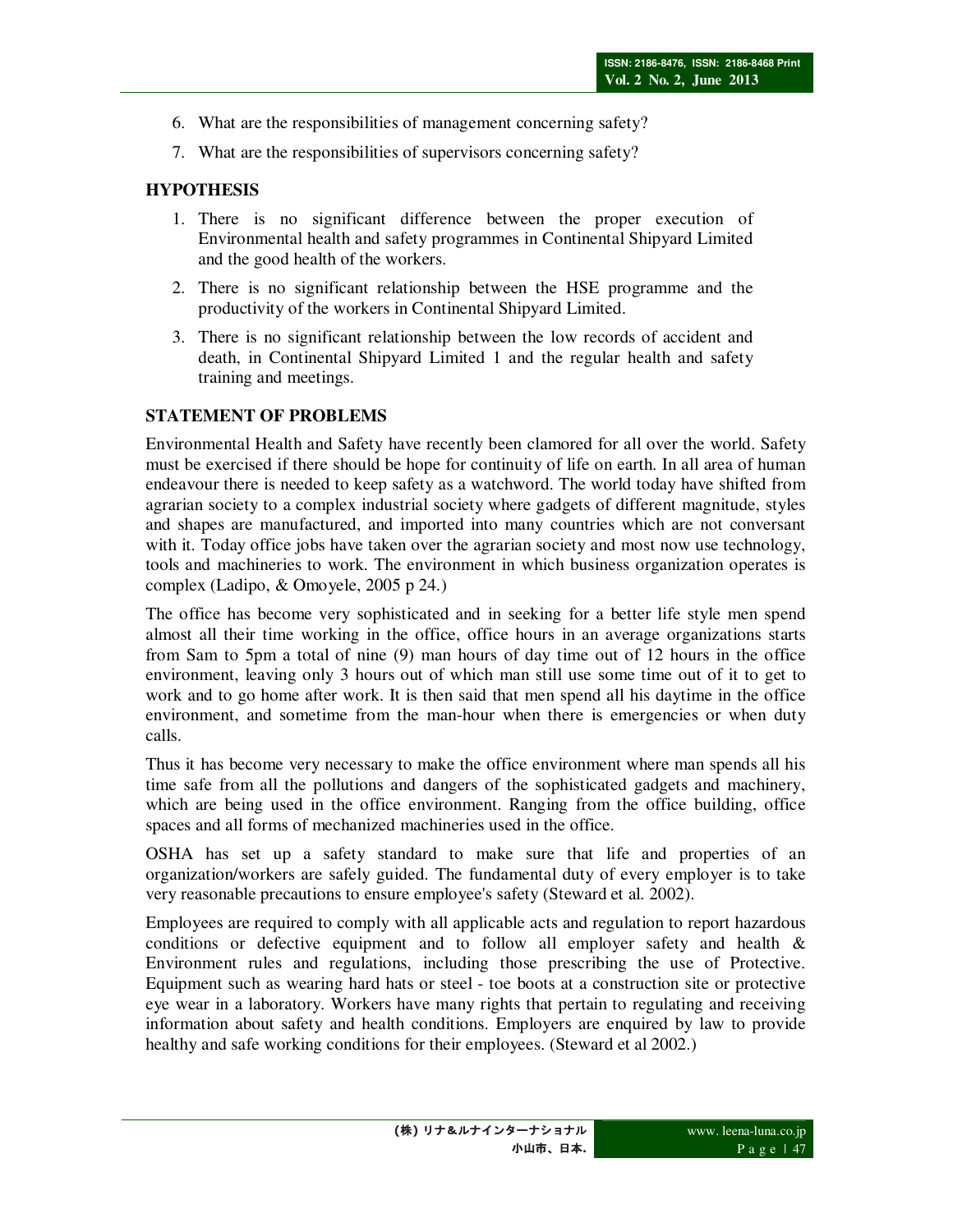Every aspect of man's life is governed by some kind of laws, when these laws are scrupulously obeyed, man prospers. Employers are required by law to provide working conditions that do not impair the safety or health of their employees.

Occupational Health and Safety legislation is clearly designed to protect the health, as well as the safety of employees. Because of the drastic impact of workplace accidents, however, managers and employees alike may pay more attention to these kinds of immediate safety concerns than to job condition or work environments that may be dangerous to their health. It is essential therefore that health hazards be identified and controlled. Attention should also be given to non-work resulted illnesses and injuries and their impact on the organizations and its members (special health programs may also be developed to provide assistance to employees with health problems).

The process is on how to minimize job hazards and control accidents and death in work places.

## **CONTINENTAL SHIPYARD LIMITED**

Continental shipyard limited located at the old NP Pie Apapa Dockyard is the latest and the best addition to the Nigerian ship building, ship repairing and maintenance industry in line with the commercialization policy recently entered into an agreement with Nigerian Ports Plc. to put their resources together in operating, upgrading and modernizing the Apapa Dockyard as an essential support unit for the construction, repair, manufacturing and maintenance of vessels particularly oil service supply boats, coastal vessel fishing trawlers, jetties, barges, rigs, fabrication of steel structures etc. and at the same time export these services to willing and able co-operate bodies and individuals in the industry in and out of Nigeria at competitive rates. Facilities available at the companies' premises include:

- a) Ultra modem 6000 tons floating dock measuring 122 metres long and 28 metres wide.
- b) A 420-ton shipway with transfer capacity for vessels maximum length is 33 metres.
- c) Various backup workshops for the manufacture and fabrication of spare parts and repair services for outside and sophisticated parts and equipment.
- d) The company has highly trained and skilled services and satisfactory performance.

## **LITERATURE REVIEW**

## **Health, Safety and Environment in the Workplace**

Health, Safety & Environment concern ranges from dealing with paper cuts to managing people who have their hands on some dangerous stuff. Wrigh (1995 p 35) notes the computer operators have a more critical function because they can cause the hazards when the operations run according to regulations risk is negligible. Trouble usually begins when somebody doesn't do something right fire in pipelines this can affect both people and the environment. Safety, service, low cost is the motto at Alberta Energy Company. He continued that safety comes first, 1 had to realize I had a bunch of people I will be responsible for and safety was the number one issue in everything we did. As manager I had to say, we have to do it legally following the regulations ensure that all solutions meet the standards that liability is never an issue and that no one gets hurt. John Becketh (2002)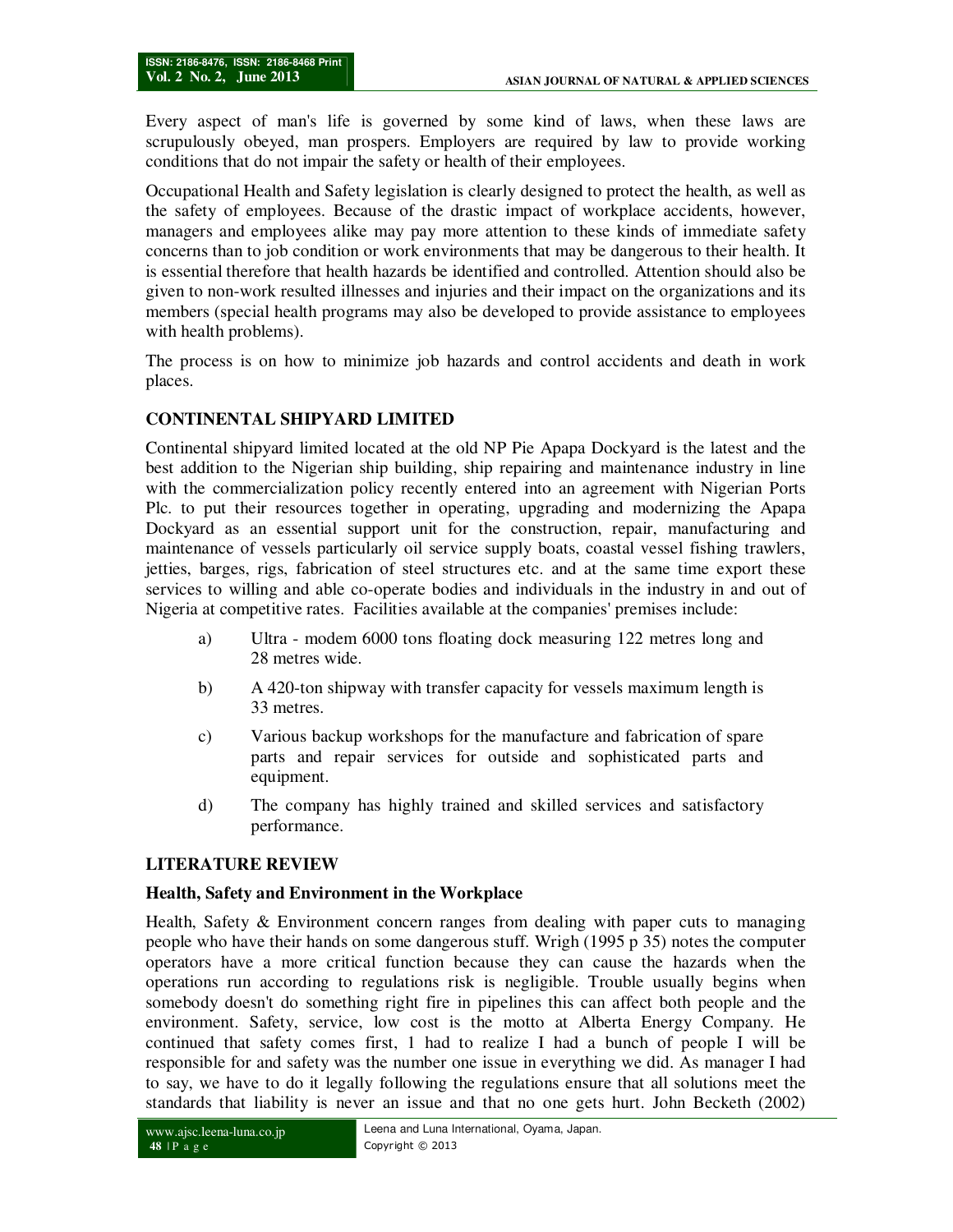describes three key areas communicating, correcting and observing that all managers must observe in order to ensure a healthy and safe work environment. Creating an environment where employees perceive that the employer cares for their safety is an ongoing, never ending process. He goes on to say that a change 'in operating procedures can mean a new safety requirement that must be communicated to all employees' managers need to correct entries that are not willing.

## **Occupational Health and Safety Accident**

Occupational health and safety accidents are both numerous and costly to employee (Steward B. E. et all 2003) for example, in 2002, Placer Dome itel in Tlnmices, Ontario was fined \$550,000 for safety violations regarding the manner in which tyres on a tractor were being inflated. The wheel exploded resulting in the death of one worker with serious injuries to a second employee to prevent accidents such as this; employers are required by law to provide working conditions that do not impair the safety or health of their employees as well as their Environment.

A work refusal investigation can result in either the employees return to work in a safer environment or the employee's continued refusal. In the latter case the appropriate ministry is notified and an investigation is dispatched to the job site to provide a written decision. If a replacement worker is used, the individual must be notified of the previous employee's refusal to work. Employee cannot be suspended, fixed or clocked pay for refusing unsafe work and can continue to refuse until the work situation is corrected.

- 1. In 2001, one out of every thirteen workers in Canada was injured on the job.
- 2. In 2001, 800 employees died in work related accidents.
- 3. In 2001, workers compensation boards throughout Canada paid out over \$5 billion in benefits.
- 4. In 2001, the cost of occupational injuries to the Canadian economy was over \$10 billion
- 5. Approximately 17,000 young adults between the ages of 15 and 19 are injured each year in Canada Stewart B. E. et al (2003).

It is important for managers at any level of responsibility to be aware of the legal framework that applies to the workplace. When more detailed information is required, managers may refer to publications such as Tolley's employment handbook (1995) or to specific guides to the legislation as published from time to time by the appropriate government department or statutory body e.g. ACAS, Health and safety commission. A hazard is anything that can cause harm (e.g. working on roofs, lifting heavy objects, chemicals, electricity etc) (Holt and Andrews (1993). They noted that Hazards should be ranked according to their potential severity as a basis for producing one side of the risk equation. Risk assessments are said to identify specific hazards and quantify the risk attached to them. Health and safety audits provide for a much more comprehensive review of all aspects of health and safety policies and procedures and practices programme as defined by Saunders (1992). A safety audit will examine the whole organization in order to test whether it is meeting its safety aims and objectives. It will examine hierarchies, safety, planning processes, decision-making, delegation, policy-making and implementations as well as all areas of safety programmes planning. Health and safety policies and programmes are concerned with protecting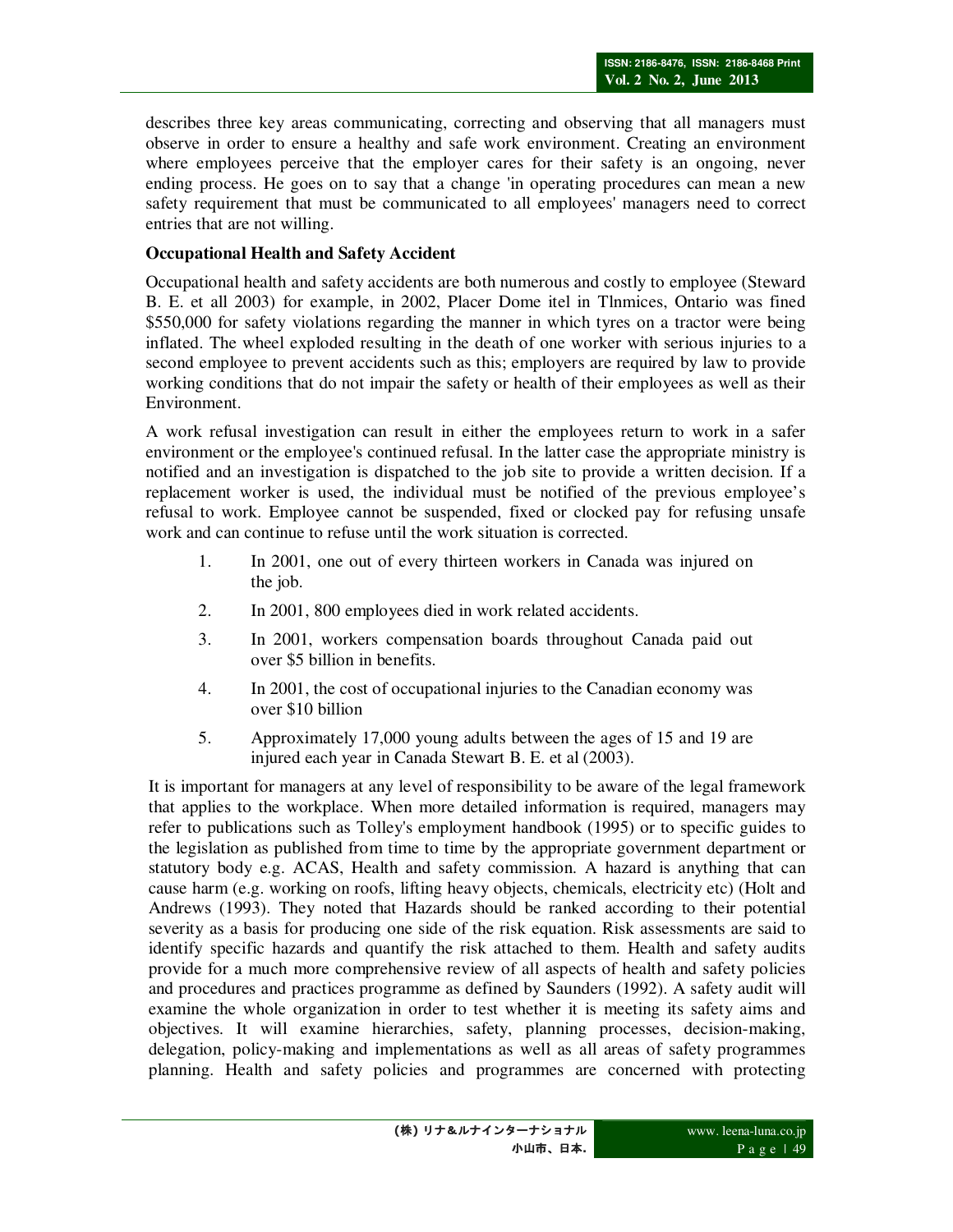employees and any other people affected by what the company produces or do against the hazards arising from their employment or their links with the company.

### **A Health and Safety Audit Should Cover: (ILO Conference 2000)**

- 1. Do health and safety policies meet legal requirements?
- 2. Are senior managers committed to health safety?
- 3. How committed are other managers, team leaders and supervisors to health and safety?
- 4. Is there a health and safety committee: if not why not?
- 5. How effective is the committee in getting things done.

#### **Procedure - How Effectively Do the Procedures**

- 1. Support the implementation of health and safety policies
- 2. Communicate the need for good health and safety practices

### **RESEARCH METHODOLOGY**

This section focuses on the research methodology vis-a-vis research design, population, sample and sampling techniques.

## **Research Design**

The research design adopted for this study was a field survey which involves visits to the office of the Continental Shipyard Limited located at Apapa Dockyard in Lagos State giving out questionnaire, observing and asking questions. The office workers in all area of work were critically interviewed, questionnaires were given out and the result computed with percentages and represented in graphs and tables.

#### **Population and Study Sample**

The study sample comprised of fifty-five (55) employees of continental Shipyard workers consisting of 30 junior workers both technical and manual, 10 managers, 10 supervisors and 5 safety officers who were randomly selected from the entire workforce consisting of the population different sections of the organization;

Construction section, Shipwright section, Electrical section, Machine/Fitting workshops, Floating/Slipway section, Safely, Health and Environment section

#### **Instrumentation**

Two types of instrument were used for the study:

- 1. Questionnaire
- 2. Oral interview

### **Procedure for Data Collection**

For this study the primary and secondary source of data collection were used. The primary source comprises of 2 questionnaires. The first is to the supervisors, managers and safety officers consisting of two sections A & B. Section. A of 6 items and section B of 15 items to the workers were divided into section A and B, section A captioned personal data of 6 items while section B contained 35 questionnaire of Yes and No intended to probe the safety and health of the workers structure of the safety instrument put in place, their usage and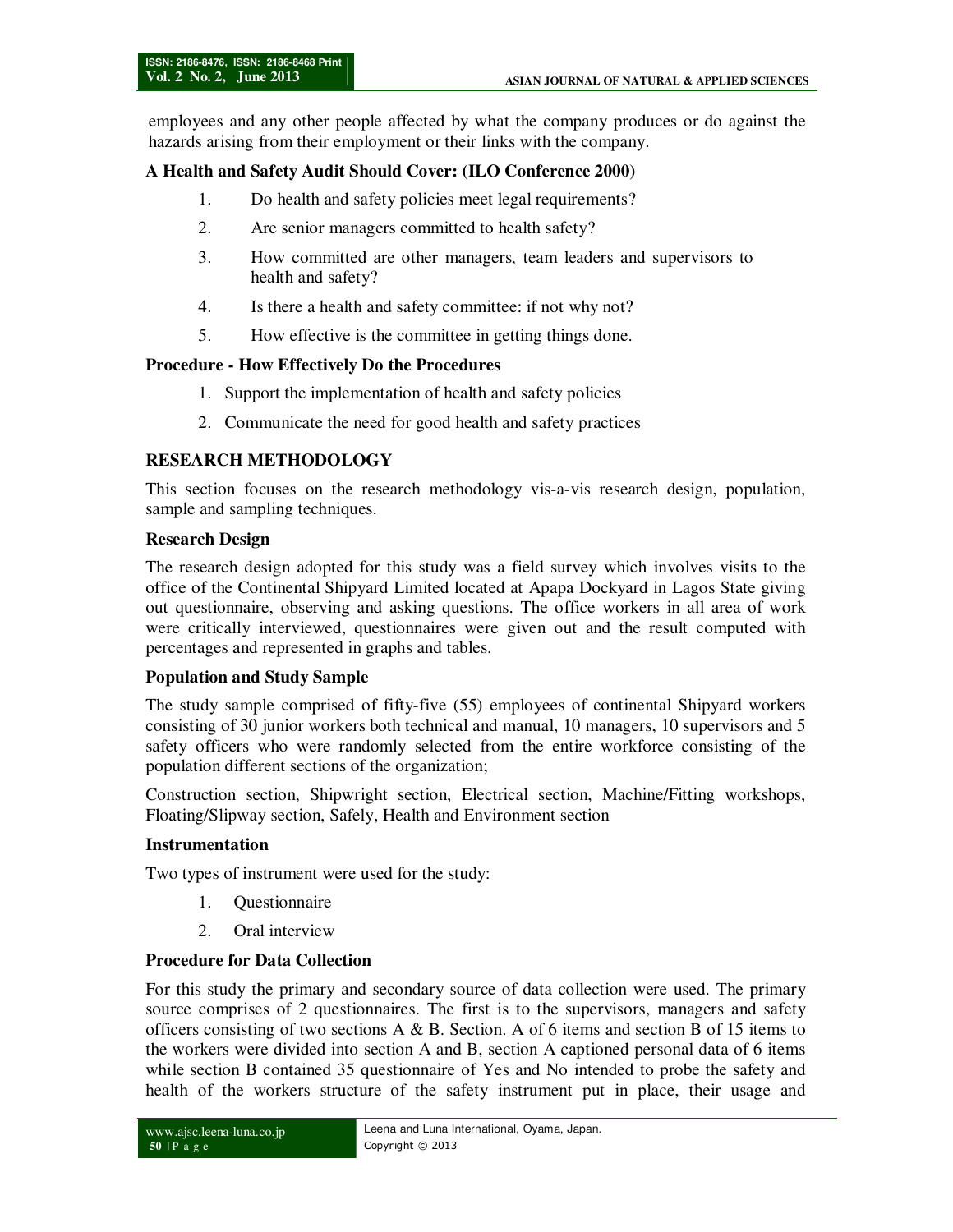enforcement by the safety officers and supervisors while the secondary source of data were from books, journals and periodic. The questionnaires were given out and collected immediately on the spot.

## **Method Used For Data Analysis**

The researcher used both descriptive and analytical methods to analyze and present the results. There were computations of tables, averages and percentages, bar charts was used to represent the data.

## **ANALYSIS OF DATA**

## **Analysis of Managers/Supervisors**

The questionnaire was distributed to six departments, construction, shipwright, electrical, machine/fitting workshop, floating dock/subway, safety health and Environment. A total of twenty-five questionnaires were giving out to managers and supervisors, who are all male. They all posses a first degree, ten of them posses a masters degree and fifteen have other types of qualifications. They all put in a minimum often or more working hours a day from 7.30am to 5.30pm everyday.

| S/N | <i><u><b>Questions</b></u></i>                                                                 | Yes | $\%$ | N <sub>O</sub> | $\%$                     |
|-----|------------------------------------------------------------------------------------------------|-----|------|----------------|--------------------------|
| 1.  | Are you a trained safety supervisor?                                                           | 20  | 80   | 5              | 20                       |
| 2.  | Does your job description include all<br>safety<br>responsibilities?                           | 20  | 80   | 5              | 20                       |
| 3   | Do you have a copy of your company safety<br>handbook?                                         | 25  | 100  |                | $\overline{\phantom{0}}$ |
| 4.  | Does management always consult your opinion in<br>safety matters?                              | 18  | 72   | 7              | 28                       |
| 5.  | Do you do drills for your subordinates once in three<br>months?                                | 25  | 100  |                |                          |
| 6.  | Do you make sure that work permit is gotten before<br>commercial each job?                     | 25  | 100  |                |                          |
| 7   | Do you do your job hazard analysis/accident<br>investigation tree well?                        | 25  | 100  |                |                          |
| 8.  | Do you believe your company is a safe place to work?                                           | 25  | 100  |                |                          |
| 9.  | Have your ever suggested changes in policies, unsafe<br>mechanism and workers for safety?      | 20  | 80   | 5              | 20                       |
| 10. | Did management act on your suggestions immediately                                             | 10  | 40   | 15             | 60                       |
| 11. | Do you inform workers on the right safe position to<br>work for their safety and others?       | 25  | 100  |                |                          |
| 12. | Do you believe managers love provided everything<br>necessary for safes working environments?  | 20  | 80   | 5              | 20                       |
| 13. | Does your company carry out all necessary health<br>tests before employment?                   | 24  | 96   | 1              | $\overline{4}$           |
| 14. | Are there necessary equipment and training to take<br>care of emergencies?                     | 24  | 96   | $\mathbf{1}$   | $\overline{4}$           |
| 15. | Does your company have a hospital retainership<br>taking care of employees and their families? | 25  | 100  |                |                          |

#### **Table 1. Managers Questionnaire**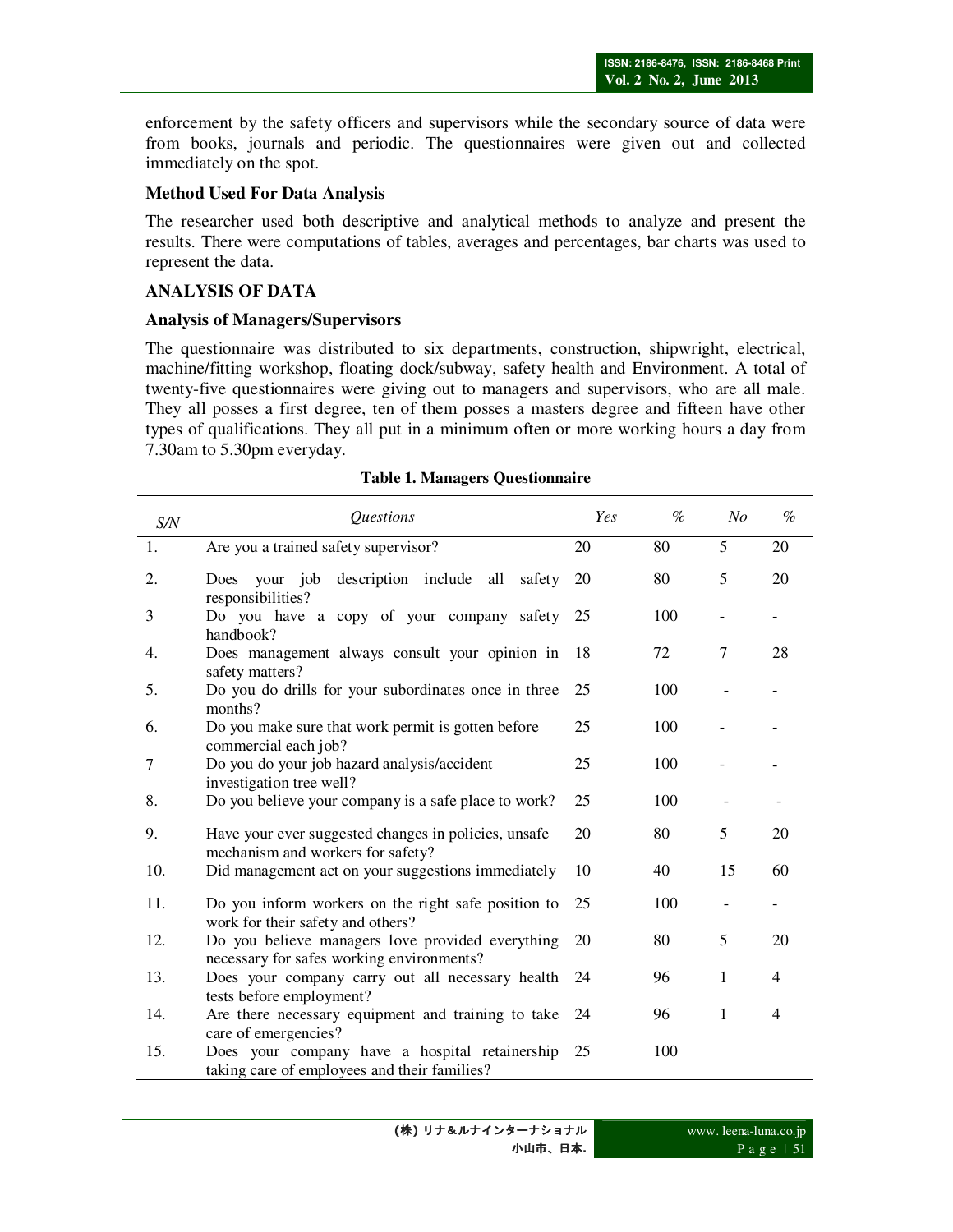The result of the Questionnaires administered to the managers, supervisors and safety officers shows that 80% of them are safety supervisors and their job descriptions include safety responsibilities while 25% are not trained supervisors and their job description does not include safety responsibilities. They all agree that they have a copy of the Company's safety handbook, do drills for subordinates once in three months, get work permits before commencement of each job, do job hazards analysis and accident investigation trees, believe also that their Company is a very safe place to work, inform workers on the right safe position to work for their safety and others.

72% agree that management always consults them on safety matters while 28% said that Management does not consult them. 80% have suggested changes in polices, unsafe machineries and workers for safety while 40% agree that management has acted on their suggestions. 20% have not suggested changes to the management and 60% was of the view that management will not act on their suggestion.

80% believe that management have provided everything necessary for a safe working environment and 20% is of the opinion that management have not provided everything necessary for a safe working environment. 96% of the respondents agree that the Company carry out all necessary health test before employment and have also put in all necessary equipment and training to take care of emergencies while 4% disagree and said that management has not put in all it takes to carry out all necessary health test before employment and have not put all necessary training to take care of emergencies. All the respondents agree that the Company has a hospital retainership to take care of the health of employees and families.

## **Analysis of Junior Workers**

The questionnaire was giving randomly to five junior workers in the six departments namely construction, shipwright, electrical, machine/fitting workshop, and floating Dock/Slipway and safety health/Environment. The workers were all men and put in a minimum of twelve working hours a day.

| S/N            | <i><u><b>Ouestions</b></u></i>                                                                          | Yes | $\%$ | No | $\%$ |
|----------------|---------------------------------------------------------------------------------------------------------|-----|------|----|------|
| 1.             | Have you heard of health and safety in this 28<br>organization                                          |     | 93   |    | 7    |
| $\overline{2}$ | Do you have a function health and safety department                                                     | 28  | 93   | 2  | 7    |
| 3.             | Are there safety caution signs around and within<br>continental shipyard limited                        | 29  | 97   |    | 3    |
| 4.             | Before engaging with this company where you giving<br>a safety manual to read and sing                  | -15 | 50   | 15 | 50   |
| 5.             | Did you read understand and sign the safety manual                                                      | 15  | 50   | 15 | 50   |
| 6.             | Where you introduced to the company's safety<br>policies during induction course                        | 30  | 100  |    |      |
| 7              | Do you understand what safety in a workplace is and<br>how it affect you                                | 27  | 90   | 3  | 10   |
| 8.             | Where you always given a pep talk on safety and<br>hazard analysis whenever you want to star a new job. | 30  | 100  |    |      |
| 9.             | Do you know the hazards your job entails                                                                | 14  | 47   | 16 | 53   |

## **Table 2. Junior Workers Questionnaire**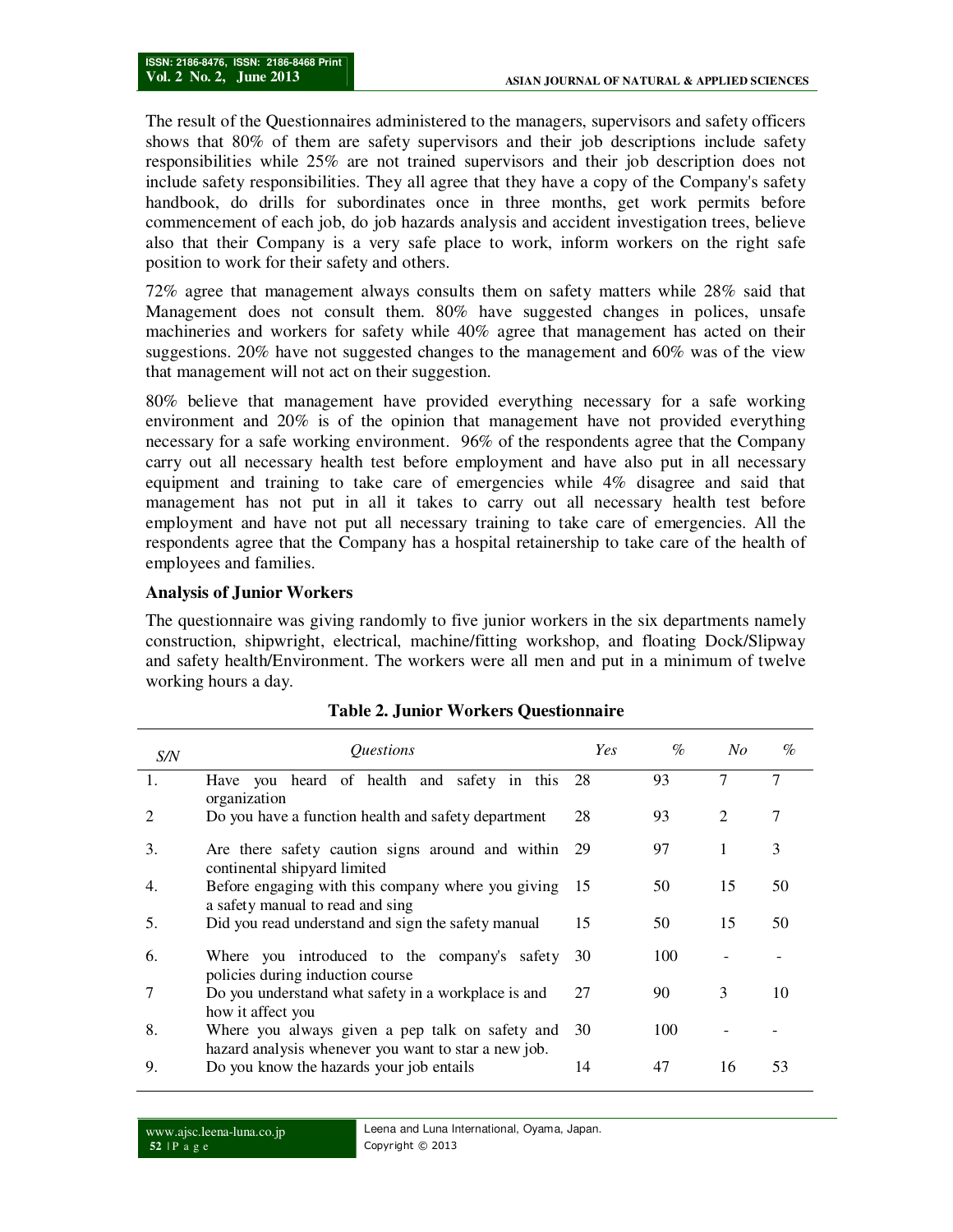| S/N | Questions                                                                                                              | Yes | $\%$ | $N$ o          | $\%$   |
|-----|------------------------------------------------------------------------------------------------------------------------|-----|------|----------------|--------|
| 10. | Are you happy doing your job                                                                                           | 15  | 50   | 15             | 50     |
| 11. | Doe your company practice unsafe acts                                                                                  | 25  | 83   | 5              | 17     |
| 12. | Do you think that your working equipments are in best<br>and god condition for your safety                             | 24  | 80   | 6              | 20     |
| 13. | Do you know if there is a work permit for this job                                                                     | 18  | 60   | 12             | 40     |
| 14. | Do you know that it is your right to work in a safe<br>place and do you think you are working in a sale<br>environment | 20  | 67   | 10             | 33     |
| 15. | Are you afraid to report unsafe act because of<br>victimization                                                        | 18  | 60   | 12             | 40     |
| 16. | Have you ever refused to work because of an unsafe<br>condition                                                        | 30  | 100  |                |        |
| 17. | Have you ever report any unsafe act or condition                                                                       | 26  | 87   | $\overline{4}$ | 13     |
| 18. | Were you satisfied the way it was handled                                                                              | 26  | 87   | 4              | 13     |
| 19. | Do you think your job can be done more safely                                                                          | 24  | 80   | 6              | 20     |
| 20. | Where you trainee for this particular job routine and<br>giving drills every three month                               | 30  | 100  |                |        |
| 21. | Do you have a muster point for emergency                                                                               | 30  | 100  |                |        |
| 22. | Have you experience emergency before                                                                                   | 25  | 83   | 5              | 17     |
| 23. | Do you think there has been injuries or death that<br>would have prevented                                             | 28  | 93   | $\overline{2}$ | $\tau$ |
| 24. | Do you think your health and safety supervisors are<br>qualified                                                       | 20  | 67   | 10             | 33     |
| 25. | Do you notice your safety supervisors around when<br>you work                                                          | 28  | 93   | 2              | $\tau$ |
| 26. | Do you have a personal protective equipment                                                                            | 30  | 100  |                |        |
| 27. | Do you know that it is a must you wear them                                                                            | 25  | 83   | 5              | 17     |
| 28. | Did you do swimming test and other safety test before<br>engaging with this company                                    | 10  | 33   | 20             | 67     |
| 29. | Where you insured for this job you provided with pre<br>and post health care test                                      | 30  | 100  |                |        |
| 30. | Where you giving a pre and post health care test                                                                       | 30  | 100  |                |        |
| 31. | Does your company pay hospital bills for you and the                                                                   | 30  | 100  |                |        |
| 32. | Are you happy with your salary and other incentives                                                                    | 10  | 33   | 20             | 67     |
| 33. | Do you eat well and does your company make<br>provision for a<br>standard<br>office canteen<br>and<br>refreshment      | 15  | 50   | 15             | 50     |
| 34. | Do you think management has been taking your health                                                                    | 25  | 83   | 5              | 17     |
| 35. | and safety serious<br>Will you rate this company high on health and safety<br>issues?                                  | 25  | 83   | 5              | 17     |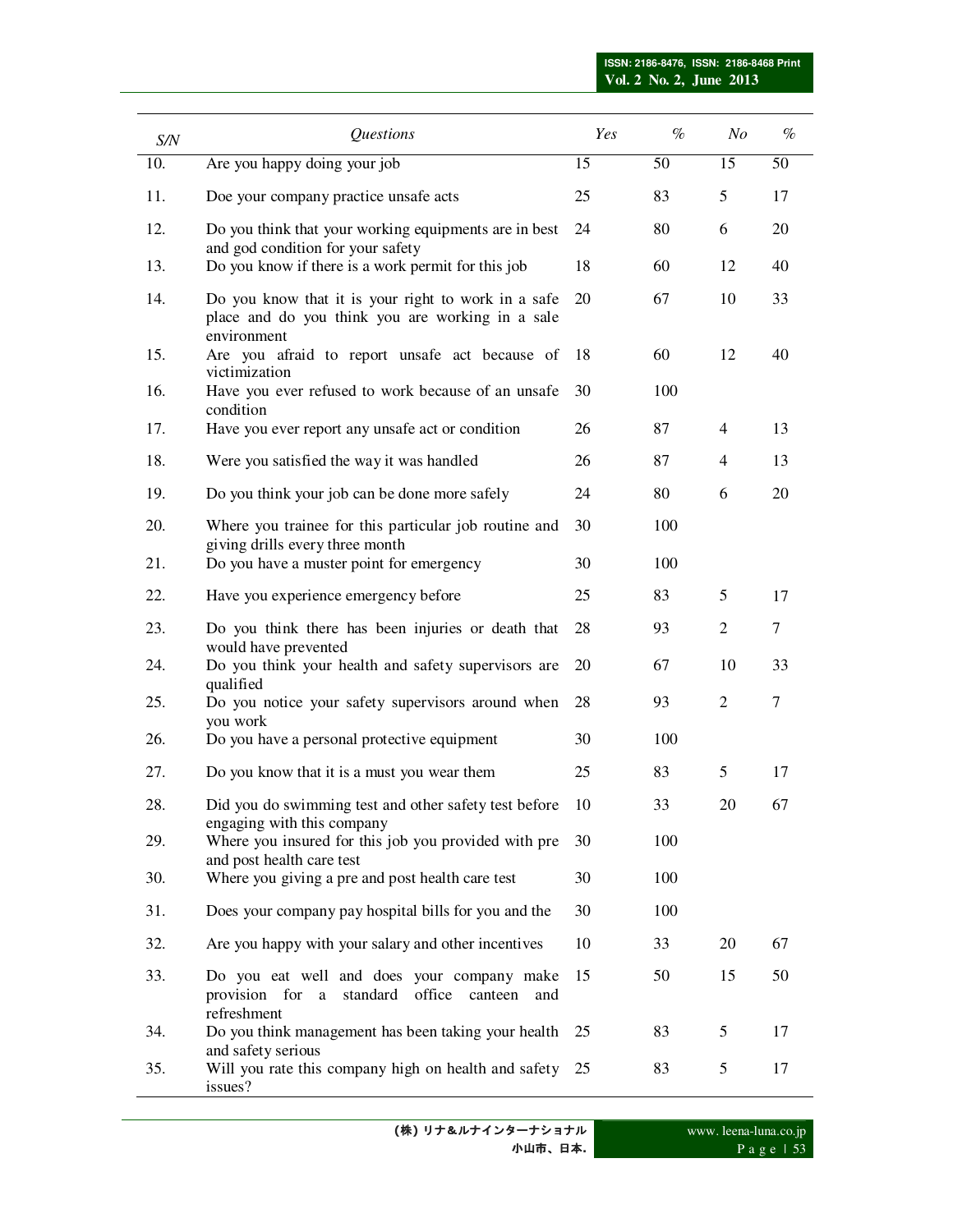The result from the questionnaires administered to junior workers below management and supervisors levels shows that 93% of the respondents have heard of health and safety in the organization and have a functioning health and safety department, while 2% have not heard of health and safety in the organization and believe that there is no functioning health and safety department.

97% of the respondents have seen safety cautions signs around and within Continental Shipyard Limited while 1% has not seen it. 50% agreed that they were giving safety manuals, which they read, understood and signed before they were, employed while 50% said that they were not giving safety manuals to read and therefore did not read and sign any handbook.

All the respondents agree' that they were introduced to safety policies during induction course. Personnel were given pep talk on safety and hazard analysis whenever they want to start a new job, have never refused to work -because of an unsafe condition and that they are trained for the job they are doing and giving rills every three months. They also agreed that they have a mustard point for emergency and have their personal protective equipment and also that they were giving pre and past health care that while the Company pay hospital bills for them and their family. They also agree that they were insured for the job.

While 50% are happy with their jobs, 50% are not happy doing their job. 83%) are of the opinion that their Company practice unsafe act and 80% are of the opinion that their equipments are in good working condition. 17% said the Company does not practice unsafe act and 20%o said that their equipments are not in good condition.

60% of the respondents know that there is a work permit for job they are doing and are not afraid to report any unsafe act because of mechanisation while 40% does not know if there is a work permit for the job they are doing and are afraid to report any unsafe act because of mechanisation while 67%> know that it is their right to work in a safe place and believe also that they are working in a safe environment 33% do not think that they are working in a safe environment 87% of the respondent have reported unsafe acts and are satisfied the way it was handled by management while 13% have not reported any unsafe act before while 80% still believe that the job can be done more safely, 20% believe that their job safety is okay.

83% of the respondents agreed that they have experience emergency before *93%* think that there has been injuries that could have been prevented. 17% have not experienced emergency, 7% think that the injuries experienced could not have been prevented, while 67% of the respondents agree that their health and safety supervisors are qualified for the job  $33\%$ disagreed and said that there should go for further training. 93% of the respondents agree that they see safety officers around them while they work 7%> have not seen them around while working.

83% of the respondents know that it is a must they put on their personal protective equipment 17% does not know that it is a must for them to put it on while working. 33% agree that they did swimming test and other safety test before engaging with the company and are satisfied with their job.

*67%* did not do swimming test or all other relevant test except medical test before engaging with the Company and they are not satisfied with their job especially the salary aspect while 50% believe that they eat well as the Company provides them with standard canteen and refreshment 50% of the opinion that they do not eat well.

83% of the respondent think that Management has been taking their health and safety serious and rate the management of the company high on safety 17%) skill believe (hat management still have a lot to do about their health and safety and rate them low.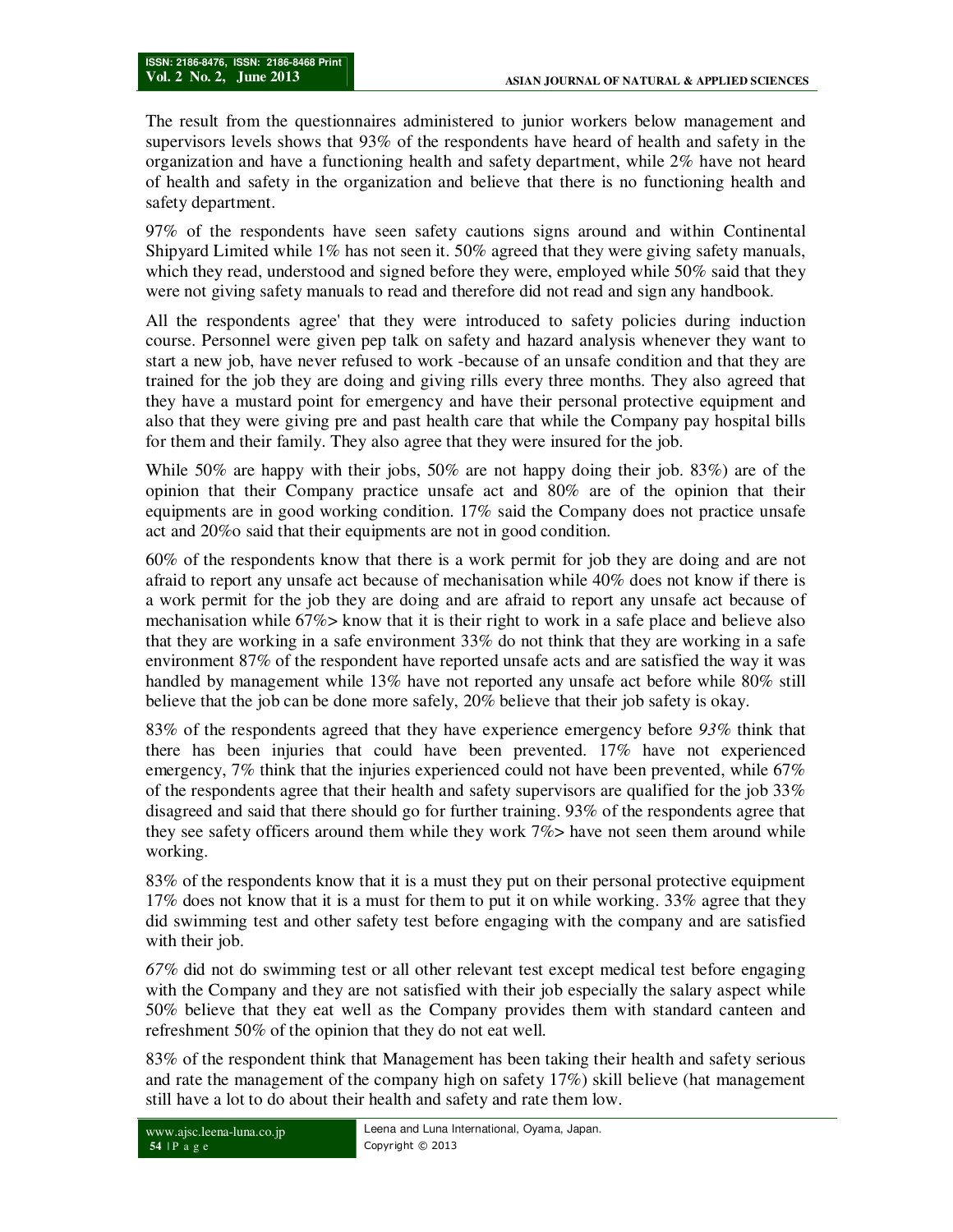# $\overline{D}$ **DDSCUSSIONS**

The questionnaire analysis indicate that the job is a male predominant are, there are different departments, Construction, Shipwright, Electrical, Machine/Fitting, Workshop, Floating, Dock/Slipway, safety health and Environment. From the result of the questionnaire, it was gathered that the 80% supervisors and supervisors are qualified trained safety offers with safety responsibilities who normally suggest to management for improvement and changes to make sure that everything is put in place for a safe working environment for workers, necessary medical examination are done while food, health care and insurance are put in place. This helps to make sure that workers are in good condition and work in a reasonable safe environment. The null hypothesis is therefore rejected and the alternate hypothesis accepted. There is therefore a significant difference between the execution of Environmental health and safely programmes in Continental Shipyard Limited and the good health of the workers.

From the junior workers questionnaires, respondents have heard of health and safety and agreed that they have a functioning health and safety department and also do health and safety meetings and drills. 50% agreed that they are not paid well and consequently do not eat well the other 50% agreed that they are paid well and they eat very well. They all agreed that they have hospital retainership to take care of them when they are sick. From literature review in Chapter two we noted that Continental Shipyard Limited has a functioning HSE programme that is well implemented, stating the functions and right of management, supervisors and employee and taking the health and safety of workers serious by providing them with good machineries and on the job training. Everything is put in place to make sure that round pegs are not found in square holes.

The null hypothesis is therefore rejected and the alternate hypothesis accepted. There is therefore a significant difference between the HSE programme and the productivity of the workers in Continental Shipyard Limited. Work permit is gotten before commencement of each job and the job hazard analysis/accident investigation tree is done well. Workers are trained and retrained and the right working position stressed in the Company to ensure that people do not cause accidents for themselves and others and the Company do not practice unsafe act. The workers know their right and have refused to work whenever there is an unsafe condition. Workers are not afraid to report and unsafe act. And they do necessary pre and post Health test before recruitment. Health and safety is taking care of Accident and emergency equipments are on ground to prevent accident while pre and post health care are used to dictate health problems and are taking care of to help workers be in good health and avoid employing unhealthy personnel. The null hypothesis is rejected and the alternate hypothesis accepted. There is therefore a significant difference between the low record of accidents and death in Continental Shipyard Limited and the regular health and safety training and meetings

# $CONCLUSION$

Sequel to the findings of the study, it was observed that the challenges of maintaining environmental health and safely are tremendous. Each innovation seems to exact a price in terms of destruction or threat and pollution to the environment and human. This human and environmental interaction and its effect on health of workers have been sources of concern since industrialization. Many problems have been solved but new and often more challenging and assistant once continually arise. Workers suffer in terms of their health and safety and organization suffers more due to loss of personnel, man-hour and destruction of properties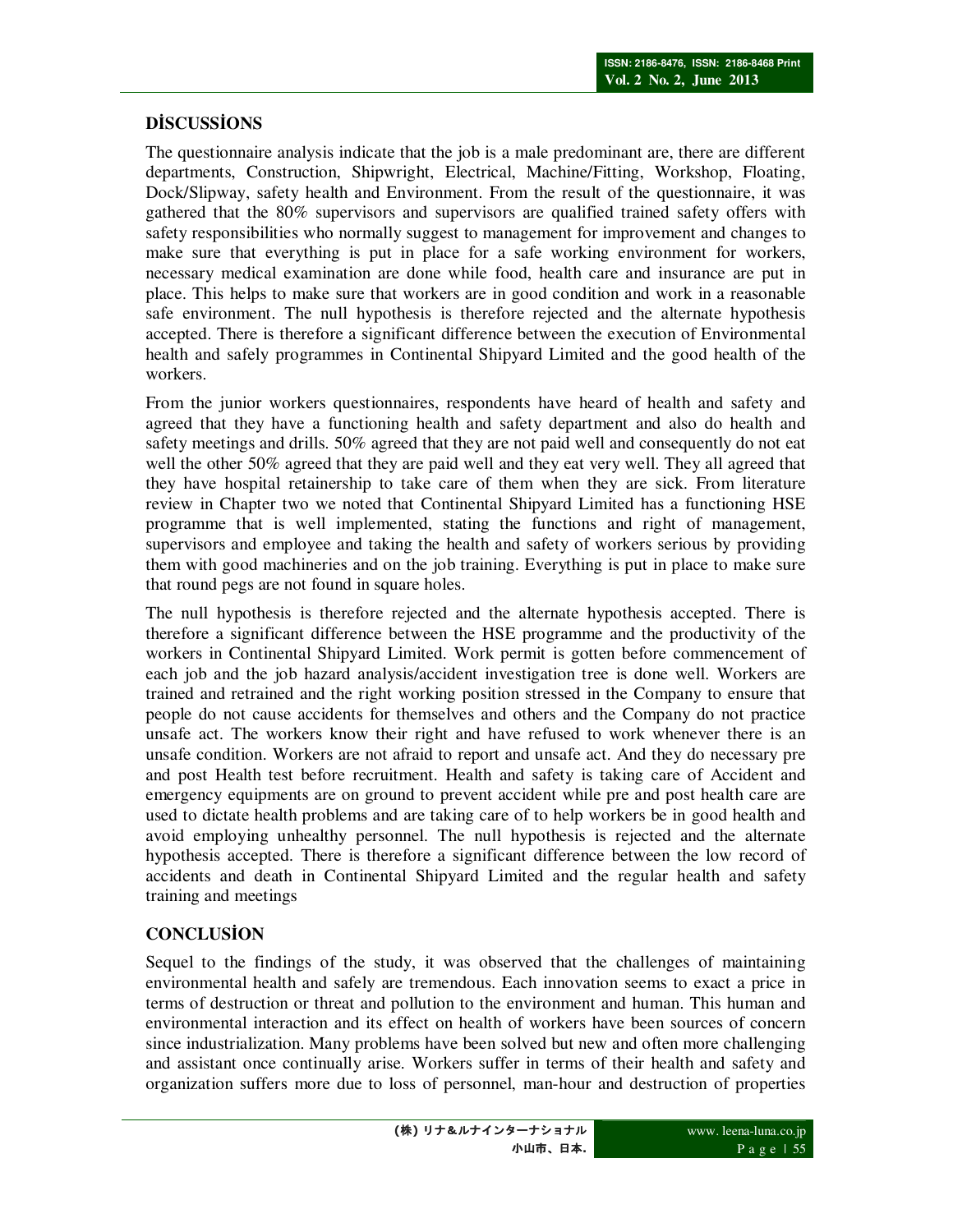and equipment especially if equipment is rented or on lease and only the personnel capable of using it has to be off duty all times due to sickness or accidents arising form the work.

In conclusion it has been noted that Continental Shipyard Limited (CSL) really put in place necessary health and safety equipment but most of these are not adequately managed and maintained to avert the emergencies, dangers and death when they come and in most cases also hazards are not prevented due to negligence for instance most of the workers agreed that they read the safety manuals and sign it but they do not know the health hazards which their jobs entails, they either keep their personal protective equipment as toys or see it a s mere ritual. Management does not rally consult the safety offices and when the safety officers make suggestions their suggestions are not implemented.

## **RECOMMENDATIONS**

The following recommendations were made based on the research conclusion, interviews and observations made by the researcher:

- 1. Company must educate their employees properly to understand the meaning I of health and Safety and Environment in the workplace.
- 2. Employees must be intimated on the job hazards each work they are doing entails.
- 3. Employee must be educated on the proper work procedures of work to prevent hazards and supervisor must be sure that these procedures are rigorously followed.
- 4. Management should take a look at why some employees are not happy with their jobs especially on salaries and benefits.
- 5. All pre job tests especially swimming test to make sure that wrong or sick personnel are not hired.
- 6. Management must consult supervisors especially on safety matters since they are the specialists on the field of safety, their suggestions must be implemented always.
- 7. It is also recommended that the ministries of environment, health, labour, petroleum and industries should carry out serious enlightenment programmes to educate the general public and the professionals in such different sectors on the need to look strictly the laid down environmental health and safety management procedures outlined in the different regulations.
- 8. Different organizations both government and non-governmental organization are called upon to advertise issues on the safety of workers and all other aspects of life.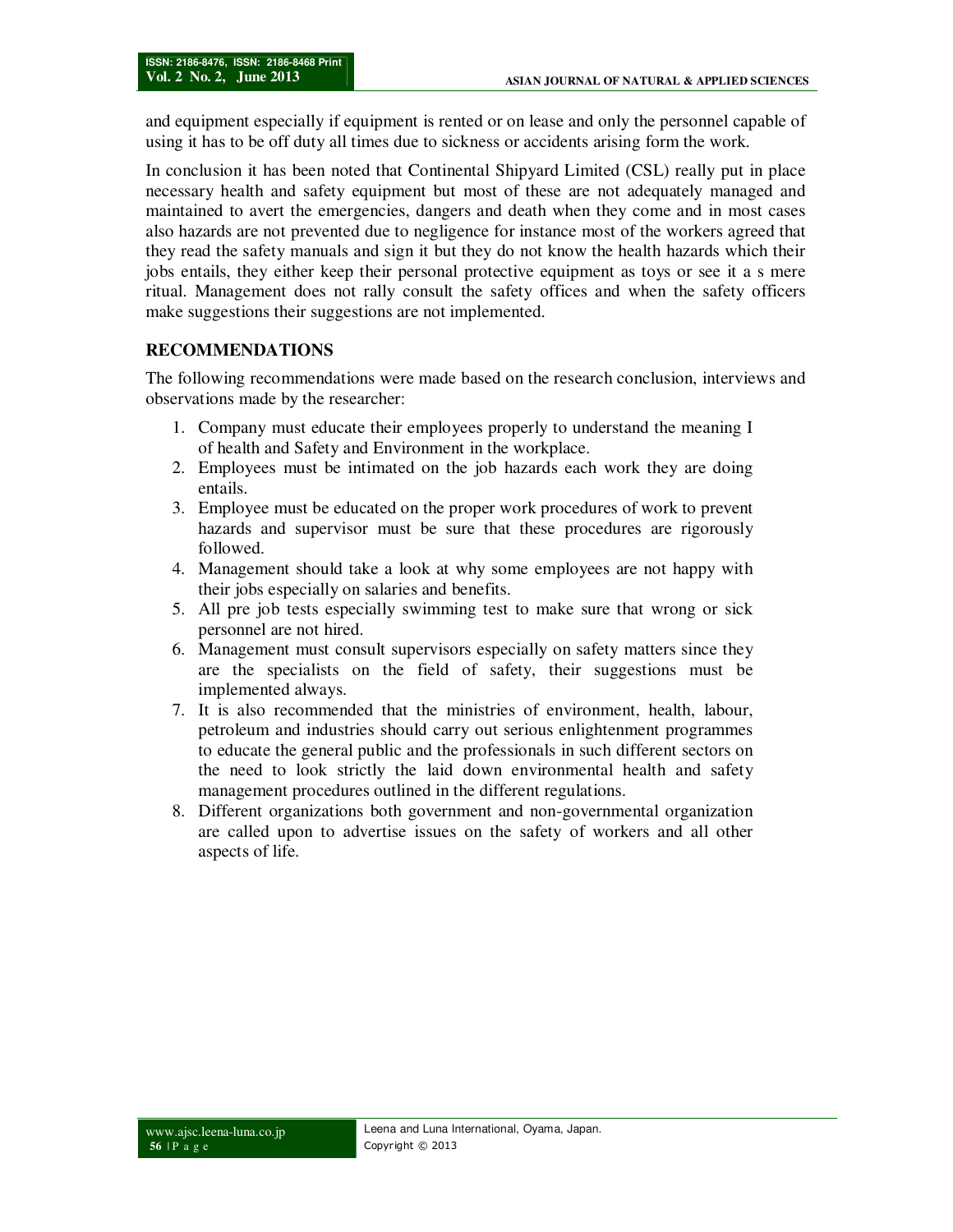#### **REFERENCES**

- [1] ACAS (1982). *Code of good practice in Disciplinary Procedure HMSO,* London
- [2] Addax Petroleum development (Nigeria) Limited (2000). *HSE Management Faculty Inspection*, Handbook Lagos.
- [3] Michael, A. (1997). *A Handbook of Personnel Management Practice,* Kogen page ltd London.
- [4] Michael, A. (1999). *A handbook of Human Resource Management Practice*, Kogen Page London.
- [5] Cole, G. A. (2002). *Management Theory and Practice ELBS,* London.
- [6] Continental Shipyard Limited (1999). *Company Safety & Environmental protection Policy*', Lagos.
- [7] Continental Shipyard Limited (1999). *Safety Manual for Continental Shipyard Limited,* Apapa Lagos.
- [8] Herzberg, F. (1968). *Work and the nature of man*, John Wiley New York.
- [9] Holt, A. & Andrews, H. (1993). *Principles of Health and Safety at Work.* 10SH Pub London.
- [10] HSE book (2000). The successful Health and Safety Management. Lagos.
- [11] Institute of Personnel Management (1992). Statement on Counseling in the Workplace. London: 1PM
- [12] ILO Conference (2000). International Labour Conference  $8<sup>th</sup>$  session agenda, 6, Geneva.
- [13] Ladipo, P. K. A. & Omoyele, S. O. (2005). *Management Theory and Practice* Wonis: BT & Associates
- [14] Lawrence, P. R. a& Lorsch, J. W. (1967). *Organization and Environment*. Harvard: University Press Cambridge.
- [15] Management Charter Initiative (1991). *Occupational Standards for Managers.,* London: NFMED/Employment Department
- [16] McCartan, P. (1998). *Fairness at work: developing Labour–Management partnerships* Presentation at IPD National Conference Harrogate.
- [17] Morgan, M. (2004). *Industrial Oil Field, Health, Safety and Environment Quality Management* : *Appreciation course handbook*. Lagos: Ejigbo
- [18] Morgan, M. (2004). I*ndustrial/Oil Field, Health, safety and Environmental Management System* (Operation and Supervision) course handbook Ejigbo Lagos.
- [19] National safety Council (2003). *Safety and Health.* Hasca.
- [20] Ndubueze, V. 0. (2004). *Geoglobe services Limited Cashes Policy & a Safety Manual*, Lagos.
- [21] Newton, S. (1998). *National Environmental Health Association.* North Carolina: NEHA
- [22] Oke, M.A. et al., (2005). *Environmental Health and safety Management in Nigeria,* Lagos.